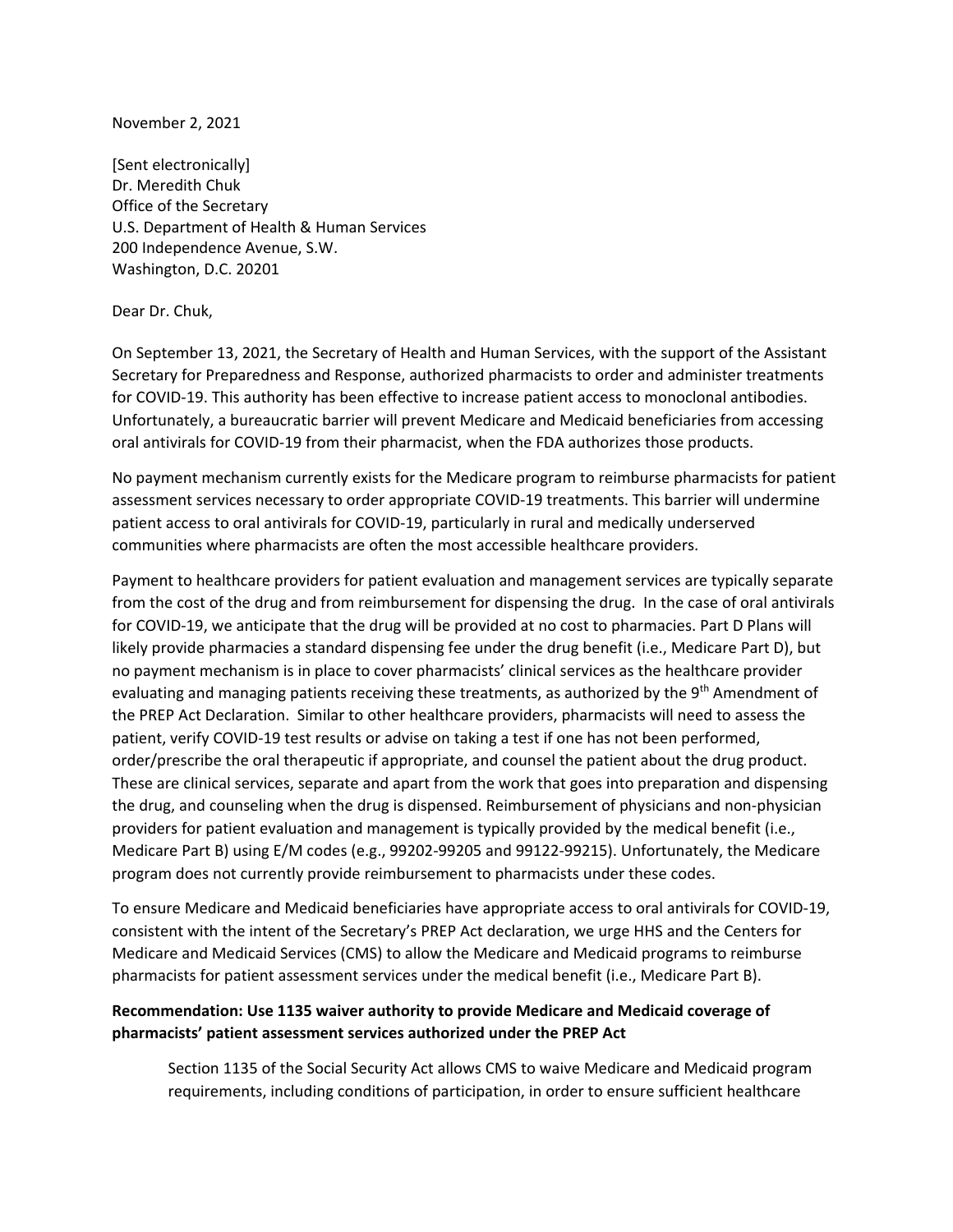services are available to beneficiaries during a public health emergency. CMS should use this authority to allow the Medicare and Medicaid programs to reimburse pharmacists, both directly and incident to other providers, for patient assessment services necessary to order and administer COVID‐19 therapeutics, consistent with the Secretary's PREP Act declaration. The Agency has previously used this authority to waive provisions of the Social Security Act to allow Medicare to reimburse pharmacists for administration of vaccines to Medicare beneficiaries in skilled nursing facilities.

The following options should be considered to reimburse pharmacists' patient assessment services authorized under the PREP Act:

- Identify existing CPT code(s) for patient assessment services.
	- o Some of these are the codes already used to bill for pharmacist services in Medicaid and commercial health plans.
- Petition AMA CPT Editorial Panel for an emergency CPT code for patient assessment services.
- Develop emergency G codes that are reimbursable for pharmacists' patient assessment services to support ordering of COVID-19 therapeutics:
	- o GXXXX "Patient assessment by a pharmacist, COVID‐19 therapeutic indicated"
	- o GXXXX "Patient assessment by a pharmacist, COVID‐19 therapeutic not indicated"

We discourage CMS from directing plans to enhance prescription dispensing fees to reimburse pharmacists for patient assessment services. This pathway will likely prove inadequate to pay pharmacists for clinical services. Patient assessment can occur with or without dispensing of a drug product. Upon evaluation of the patient, the drug product may not be appropriate for the patient, or the patient may be referred to a different setting of care. In this case, the pharmacist does not submit a prescription drug claim and has no ability to receive reimbursement for their services. Our organizations seek to clarify if our understanding of these possible pathways is correct.

Furthermore, in the current pharmacy payment environment, dispensing fees related to COVID‐19 oral therapeutics under Part D could be clawed back by PBMs, leaving the pharmacy with inadequate reimbursement for time, resources, and efforts with the patient.

Pharmacists are already billing the medical benefit and being reimbursed for administration of vaccines and monoclonal antibodies, however they are not able to be paid for patient assessment services. Clinical evaluation to determine a patient's need of monoclonal antibodies and oral antiviral treatments, whether or not a medication is dispensed, should also be a reimbursable service by a pharmacist through the medical benefit.

The value to public health of the COVID‐19 oral antiviral treatments requires timely and broad access. We strongly encourage the government to make participation in the oral antiviral program open to any pharmacy. Such an approach would improve access to needed therapy, particularly for patients in rural and medically underserved areas.

We believe the above recommendation will facilitate temporary Medicare and Medicaid beneficiary access to oral antivirals for COVID‐19. To ensure long‐term access to pharmacist services for Medicare